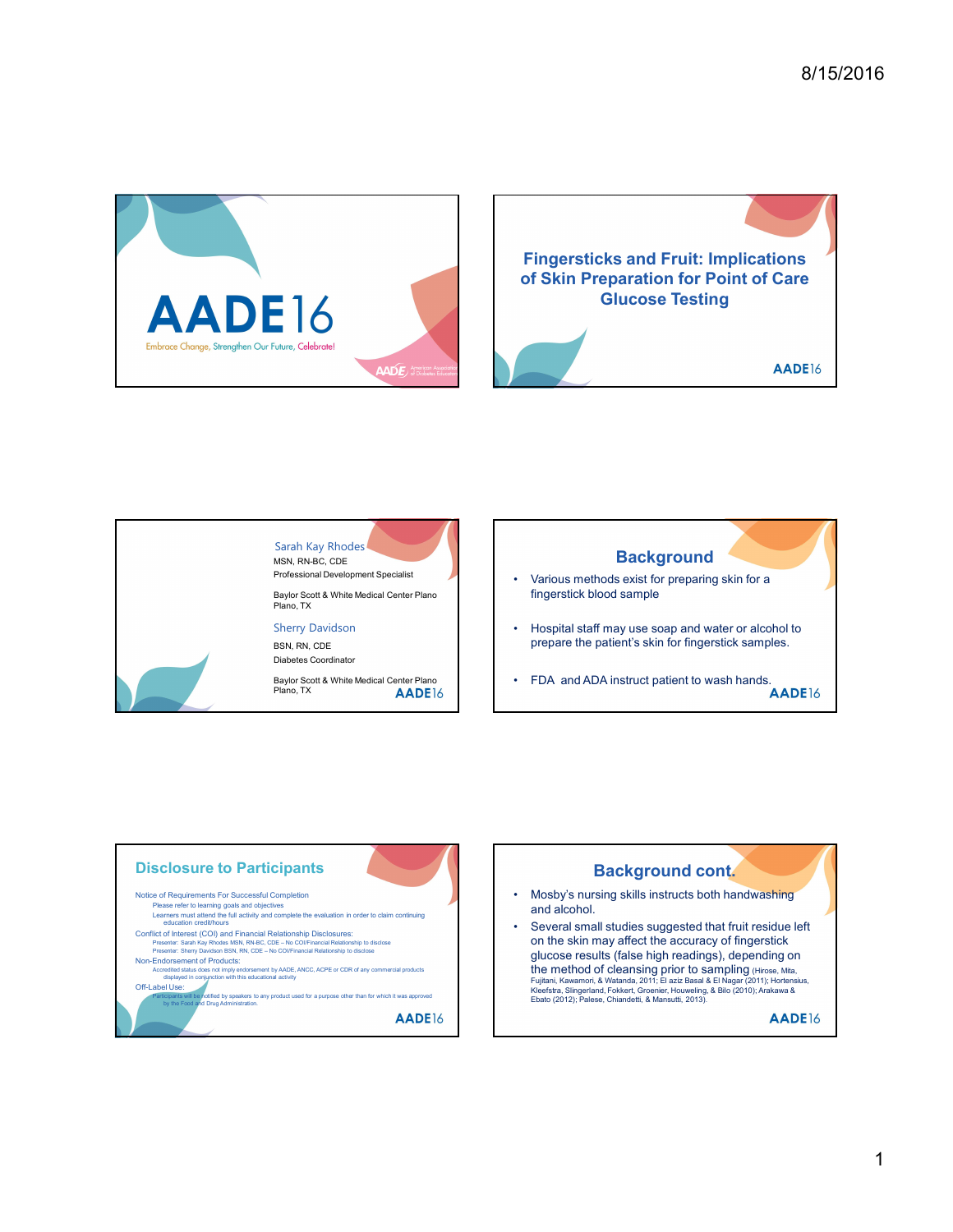## Background cont.

change practice based on the few existing studies.



## Purpose **Exclusion criteria:** Healthy without diabetes, aged 18-6<br>
Some U.S. hospitals were beginning to<br>
change practice based on the few existing<br>
studies.<br>
ADEI6<br>
Purpose<br>
• The purpose<br>
• The purpose<br>
• The purpose<br>
• The p determine variations in blood glucose readings that exist in methods of preparing<br>
eliminately and the consideration of the consideration of the consideration of the consideration of the consideration of the consideration of the consideration of the considerat skin for capillary blood sample collection among healthy individuals who have been<br>
and the bondling of fruit<br> **Alternative of the bondling of fruit**<br> **Alternative of the bondling of fruit**<br> **Alternative of the bondling of fruit**<br> **Alternative of the bondling of fr** exposed to the handling of fruit. e purpose of this research study is to<br>
telemine variations in blood glucose<br>
alcohol mands then dividuals who have been<br>
in for capillary blood sample collection<br>
mong healthy individuals who have been<br>
speed to the handl Fingersticks and Fruit and Simple Valuations in blood glucose<br>
Hereinine variations in blood glucose<br>
adings that exist in methods of preparing<br>
in for capillary blood sample collection<br>
none peathly individuals who have b e purpose of this research study is to the control and stirred to the second study is the direct of the finder of the control and glucose results in incredibly individuals who have been<br>non ghealthy individuals who have be The method 28 participants (healthy individuals) washed<br>hands, then gloved their control hand. Intervention hand stirred cut grapes in a cup for<br>5 minutes, then dried for 30 minutes. • Control Hand Hand Hand Hand Hand Hand School (The Math School Hand School Hand Band School Hand Band School Hand Band School Hand Band Hand School Hand Band Hand School Hand Hand School Hand Hand School Hand Hand School From the method of the method of the method behavior of the method behavior of the method of the method of the method of the method of the method of the method.<br>
The method of the method of the method of the method of the eta, hogetalized patients, people with<br>ericrulation/edema/pain in fingers, use of<br>lysis, younger than 18 or older than 64,<br> $q$ <br> $\begin{array}{|l|} \hline \textbf{A} & \textbf{A} & \textbf{B} & \textbf{C} \\ \hline \end{array}$ <br> **AADE16**<br>
<br> **EXECUTE ALCONSTANT CONSTANT CO** eria: hospitalized patients, people with<br>
reicrulation/edema/pain in fingers, use of<br>
ugar result 140 dL/mL or greater.<br>
<br>
<br>
<br> **AADE16**<br>
<br>
<br>
<br> **EXELVENTE THE MORE CONTEXANT AND CONTEXANT AND CONTEXANT AND AND AND AND AND A** erai: hospitalized patients, people with<br>the circulation/edema/pain in fingers, use of<br>ylsis, younger than 18 or older than 64,<br>yagr result 140 dL/mL or greater.<br><br>**AADE**16<br>**AADE16**<br>**AADE16**<br>then glouces result checked<br>then alcohol wipe